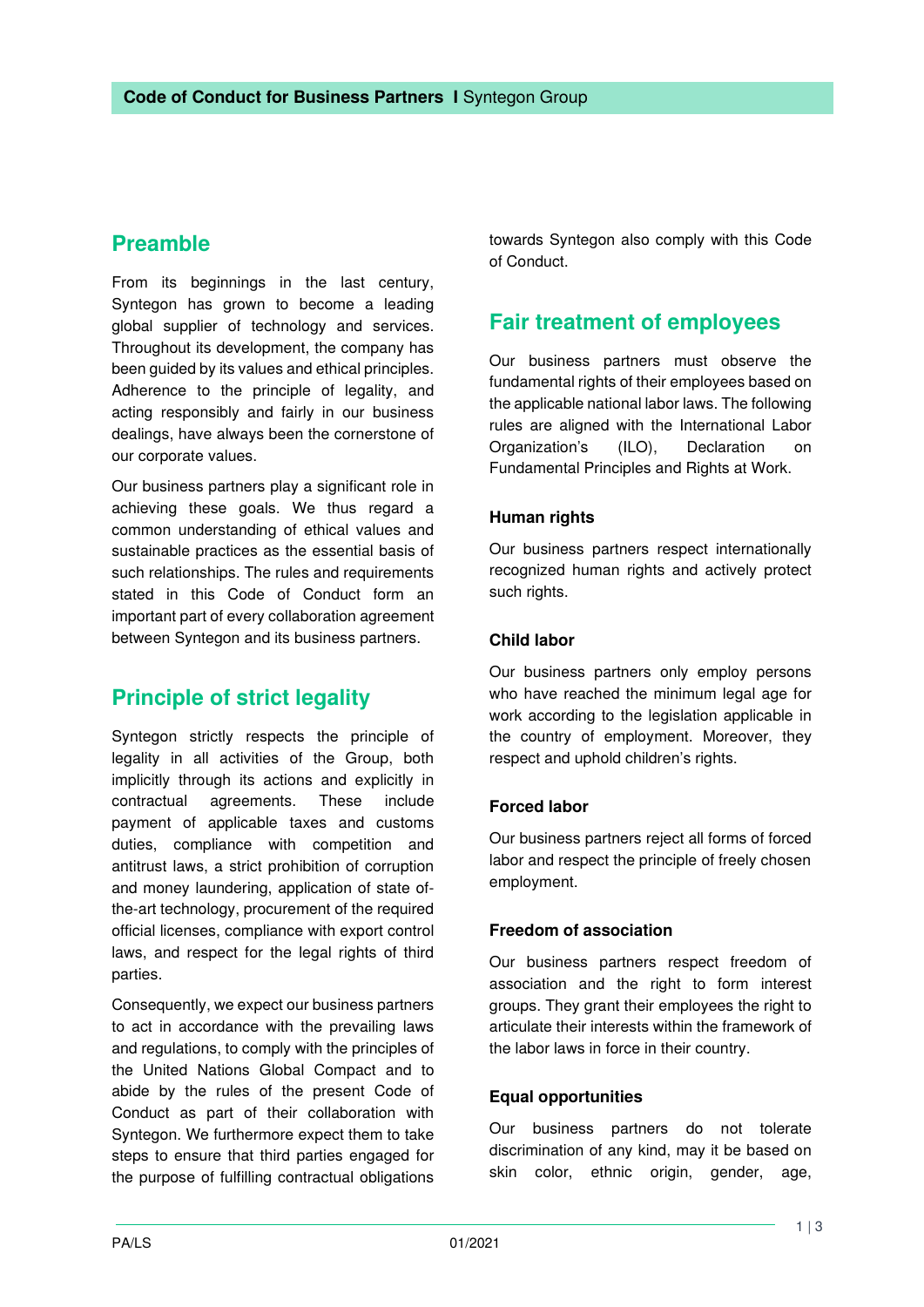nationality, social background, disability, sexual orientation, religious belief, or human ideology.

### **Fair working conditions**

Our business partners pay wages and social benefits equal to or higher than the rates prescribed by national or regional authorities, legal standards, or other labor agreements. The applicable regulations governing working hours and vacation entitlements are observed.

### **Occupational health and safety**

At the minimum, our business partners comply with national standards of workplace safety and hygiene and take appropriate measures to ensure that the relevant occupational health and safety requirements are met, in order to ensure healthy working conditions.

### **Environmental protection**

Our business partners take measures to avoid risks to human life and the environment, limit the environmental impact of their operations, and manage resources responsibly. All processes, operating sites and production resources employed by our business partners must meet the applicable legal requirements and standards concerning fire safety and environmental protection.

### **Business relations**

### **Avoiding conflicts of interest**

Decisions made by our business partners must be based on factual considerations, rather than being improperly influenced by personal interests. If any business partner becomes aware of a potential conflict of Interest, this fact must be communicated to Syntegon immediately.

### **Free competition**

Our business partners observe the rules of fair competition, complying with all applicable statutory regulations. Moreover, they refrain from forming cartels or engaging in concerted practices deliberately or incidentally designed to bypass, restrict or distort competition as defined by antitrust laws, or abuse a dominant market position.

### **Corruption**

Our business partners agree to abide by the applicable anti-corruption laws. In particular, they ensure that their employees, subcontractors or representatives do not offer, promise or grant advantages to associates of the Syntegon Group with the aim of obtaining a contract or other preferential treatment in the course of business. The same rules apply to agreements with third parties, concluded in connection with a contract with Syntegon.

### **Trade secrets**

Our business partners must ensure that confidential company information is kept secret and intellectual property rights are respected. This condition applies beyond the termination of the business relationship. Our business partners furthermore agree to comply with all applicable data protection laws, and limit their use of third-party software (including opensource software and firmware) only within the scope allowed by law and in compliance with the respective license conditions.

### **Money laundering**

Our business partners are required to comply with the legal regulations concerning the prevention of money laundering.